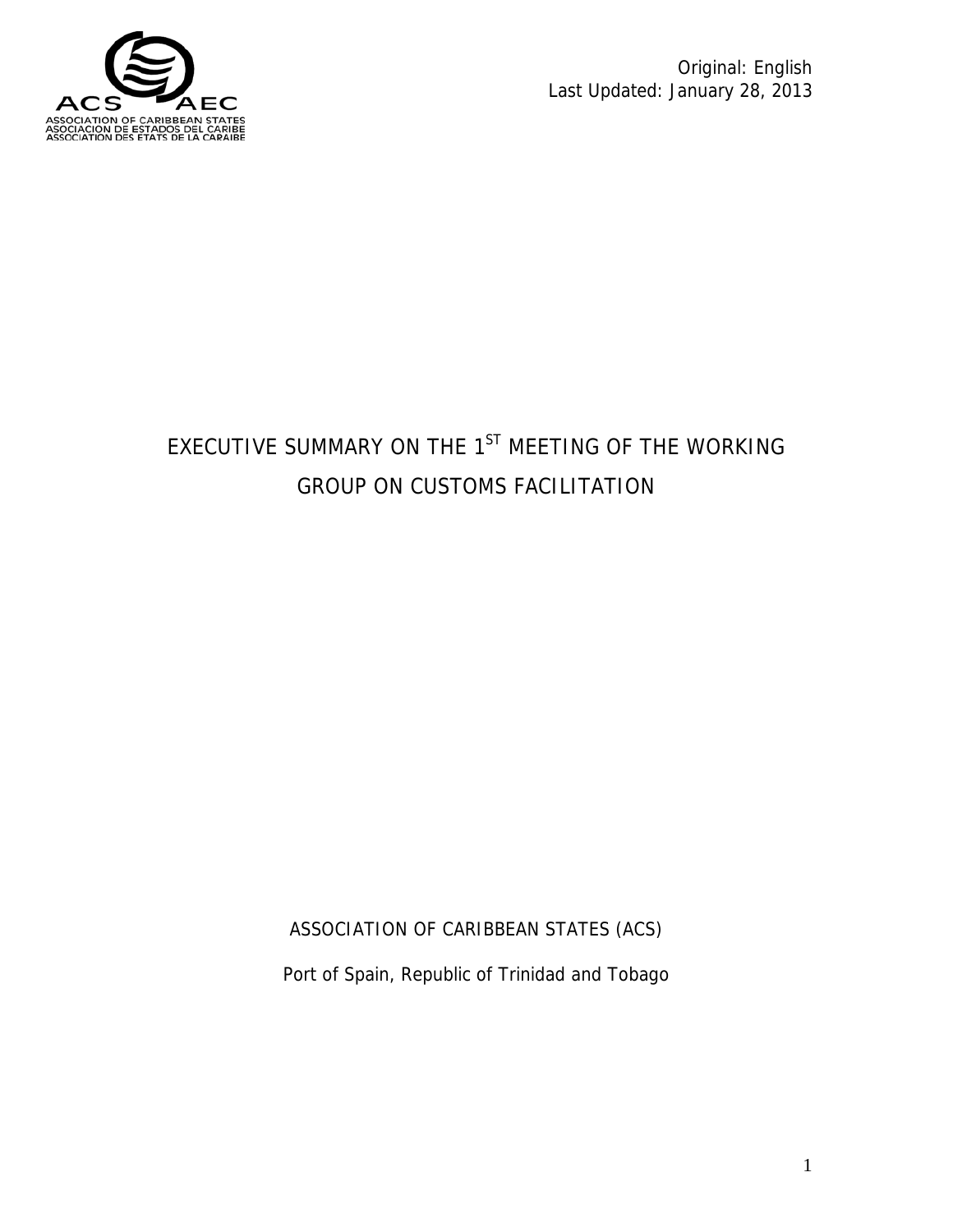# Working Group on Customs Facilitation Executive Summary

# **Opening Ceremony**

The 1<sup>st</sup> Meeting of the Working Group on Customs Facilitation was convened on  $23<sup>rd</sup>$  January, 2013. It was opened by the Republic of Haiti, in its capacity as Chair of the Special Committee on Trade, represented by Mr. Eugene Reynald.

An introductory speech was presented by the Secretary General Ambassador Alfonso Munera, where he indicated the ACS' commitment to trade facilitation and overcoming obstacles which impede these efforts. He also noted the linkages between trade, sustainable tourism and transportation.

# **1. Report on Analysis of Country Questionnaires**

The Director of Trade Ariadna Perez presented the findings and analysis from the responses given to the country questionnaires (Attached document ACS/2013/TRADECustomsWorkingGroup.I/WP.003)..The presentation helped to identify the current state of customs procedures within the Greater Caribbean Region. It was found that improving trade facilitation through modernization of processing systems, harmonization and simplification were viewed as most important, coupled with governmental initiatives to strengthen these efforts as per the World Customs Organization standards. Digitization was highlighted as an area of priority for all Member States, most with plans in the near future to further improve performance by incorporating an Electronic Single Window and updated technology.

Based on the findings and analysis, special attention should be paid to: the need for up-to-date information technology and enhanced physical infrastructure and better organization throughout the customs departments.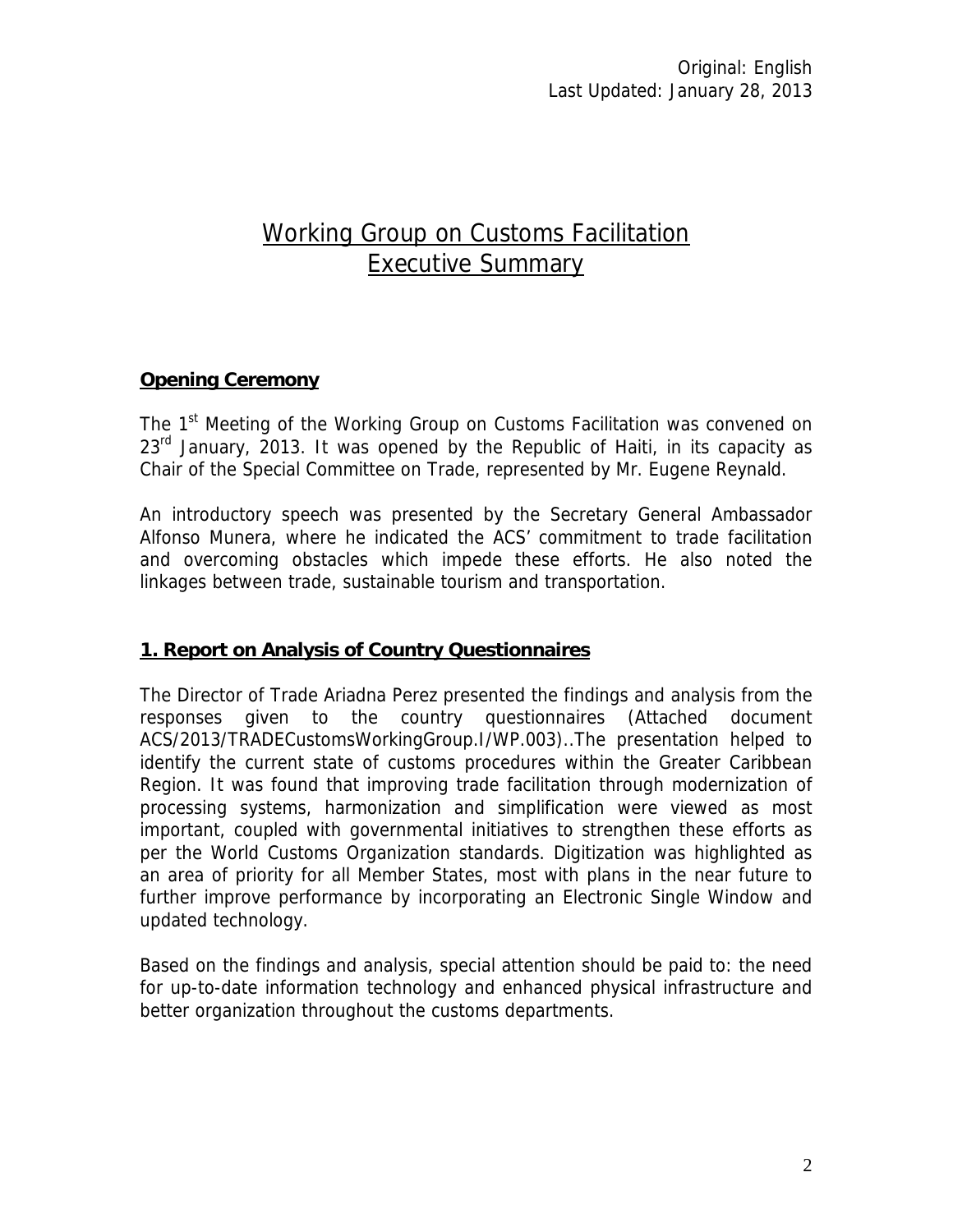#### **2. Presentation by the Trinidad and Tobago Manufacturers' Association (TTMA): Customs Facilitation and the Panama Canal Expansion.**

Presented by Dr. Trevor Townsend (Attached Presentation)

The presentation looked at the implications of the completion of the Panama Canal and how the ACS Region may capitalize on the opportunities it presents. The importance of Automated System Customs Data (ASYCUDA) and its latest version ASYCUDA World, which allows for several benefits in conjunction with other modernized procedures, was also noted. Simultaneously, it also called for harmonized policies amongst governmental agencies to avoid bottlenecks and lags within the system. Taken altogether, these actions should lend themselves to customs and trade facilitation.

In a discussion on the consequences of the completion of the canal expansion,, an update to the information systems within ports was deemed important for trade facilitation and to accommodate the greater influx of shipping lines within the waters of the Greater Caribbean. With the increased capacity provided by the expansion, it was suggested that the ACS as a group should interface with these major shipping lines on how their work affects intra-regional trade in order to avoid incidence of unfair trading practices.

Other areas of concern which hindered trade facilitation included: the lack of continuity in governmental policy due to changes in political administration; and capacity building/training.

# **3. Video Presentation from the Panama Canal Authority: "Panama Expansion Programme Progress"**

The video provided information regarding the progress of the Panama Canal which is expected to be completed in 2015.

Following the video, a written presentation was provided by the Panama Canal Authority. Ariadna Perez, Director of Trade, in the absence of Luis Ferreira presented on their behalf.

The presentation (see attached presentation) demonstrated potential new markets and enhanced opportunities for trade as a result of the completion of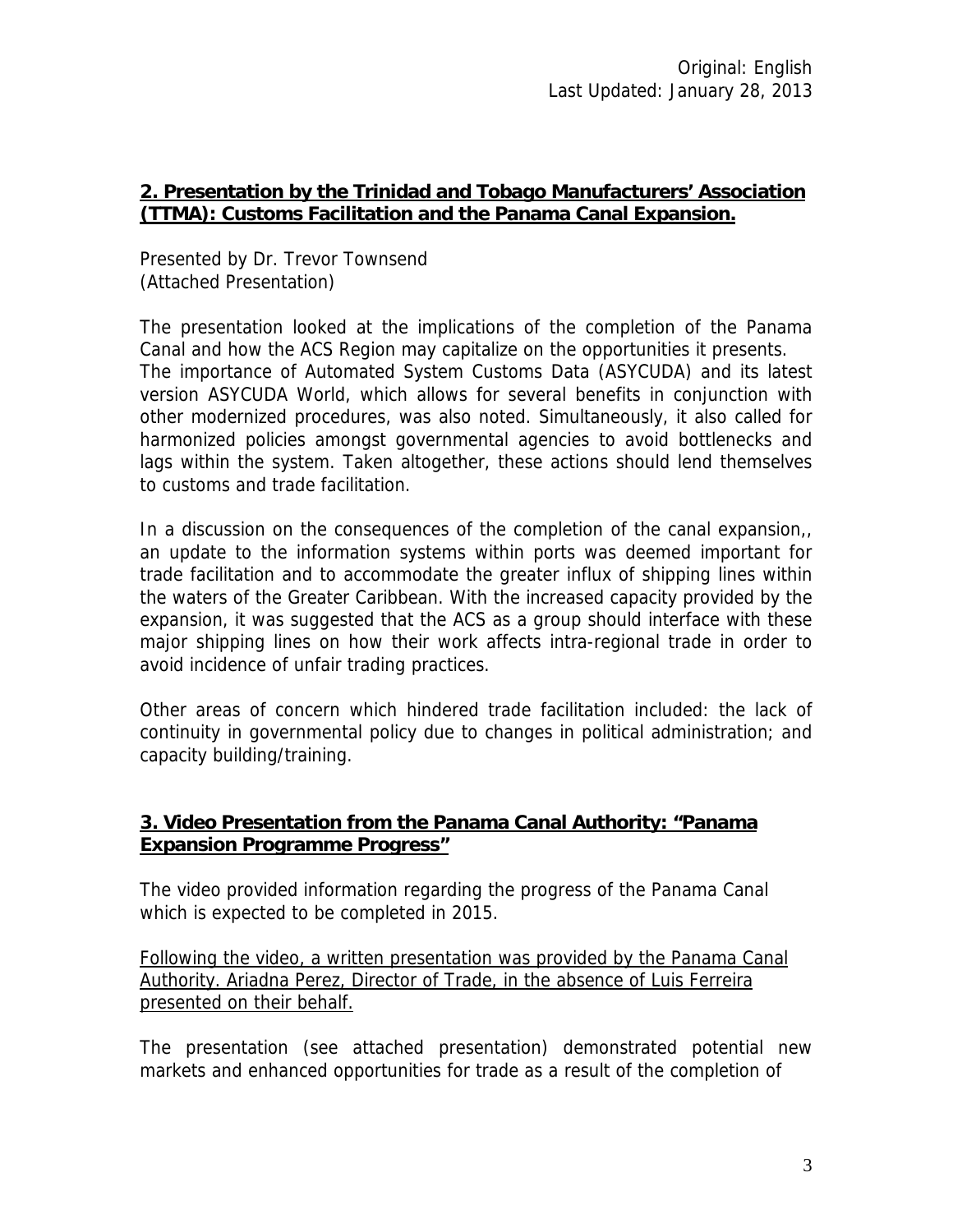the Panama Canal. It also illustrated the main routes utilized by the Canal and top users - the United States of America, China and Colombia.

It is hoped that with the increased capacity from the expansion of the Canal that the Region will be able to capture a larger portion of the existing international markets (notably North America and South America) for transit. Growth is expected in these markets due to increased population size in the near future. During the discussion, Members States highlighted various initiatives undertaken to adapt customs facilities, which primarily focused on modernisation of electronic systems such as the Electronic Single Window, the implementation of ASYCUDA and the simplification of customs procedures and improved customs facilities with a focus on trans-shipment hubs and logistics hub for free-zone activities. The Chair challenged the delegates to think of ways to prepare for the eventual expansion of the Canal with its increased capacity and how the ACS Region may capitalize on this unique opportunity.

#### **4. Working Group Discussions:**

On the topic of "Addressing ways of improving access to Customs procedures, regulation, and relevant documentation", it was noted that there was a need for better practices to harmonise customs procedures. Members agreed that the ACS could take an inventory as to what has been done to date, so that efforts are not duplicated, and subsequently determine the missing elements.

 On the topic of "Review of capabilities, facilities and infrastructure available", a key recommendation was the use of a Memorandum of Understanding to govern the exchange of information and interface between Member States. The varying levels of technology amongst Members were acknowledged and this was highlighted as an issue to be addressed in the further development of collaborative efforts in customs facilitation.

In formulating a path forward, the potential for cooperation with other stakeholders who share the issues put forward with the Working Group on Customs Facilitation should be considered, for example the Caribbean Customs Law Enforcement Council (CCLEC) and the CARICOM Secretariat. Studies conducted could also prove to be advantageous to the outcome of the Working Group. It was recommended that a portal should be created for the uploading of pertinent information related to laws and regulations of Member States to facilitate the exchange of knowledge.